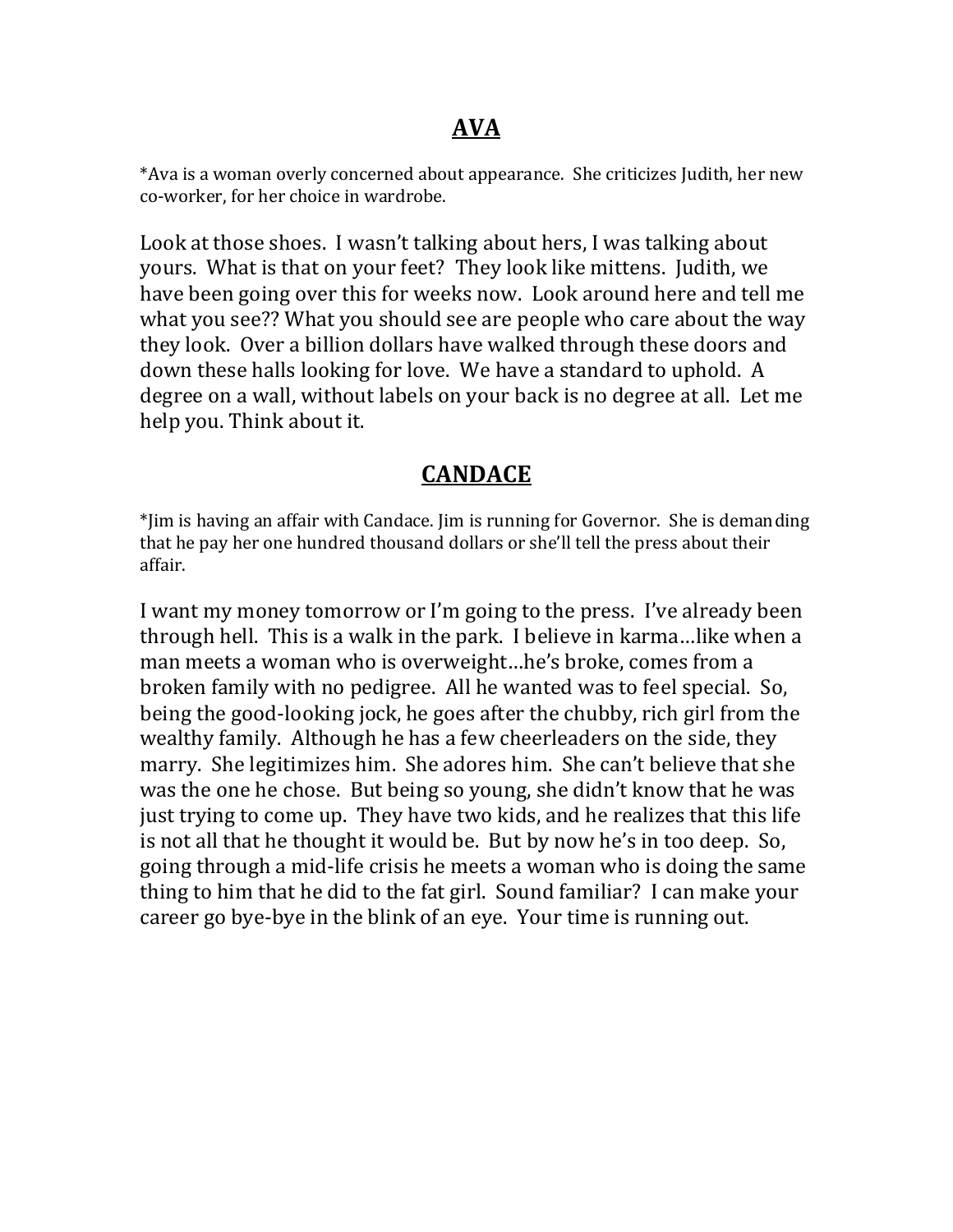# **HELEN**

\*Helen is taking care of her abusive husband who has been in the hospital. She gets even for all the years of abuse.

Let me explain something to you. Old Helen is gone...And you will not talk to me like that. Now I came here to help you. But now, I'm gonna get even...Shut up! You want Brenda and your kids? Do you see what you left me for? This is what you left me for. She didn't give a damn about you, Charles. She told them to let you die. I was your wife. I loved you, I never would've hurt you. Why did you do this to me? To us? Answer me! And you know what's funny? I gave you life even though you took it from me. Your kids, your boys....I wanted children, Charles. And had you not been with those whores, we would have had them. Got me all stressed out, my hair falling, my weight up and down, can't keep anything down. Two miscarriages. You took life away from me and you never said "I'm sorry." I'm gonna let you sit here for a few days and think about what I said.

#### **KATHERYN**

\*\*Katheryn is married to Jim. Her husband's mistress has just told her that they're having an affair.

Your name is nine. You're number nine. You don't have a name or a soul, you're a number. A number on an assembly line of many. Young, pretty, dumb…you're all the same. You sleep with some woman's husband to get ahead and when you don't get your way you try and bring it all down. It doesn't work that way, Nine. You won't gain anything by telling me this. Jim, Nine has got to be the dumbest of them all. You think I didn't know there was a nine? Yes, you are nine and there will be a ten and eleven and twelve and so on until his pathetic little penis can't count any higher. You are as powerless as all the rest of the chronologicals. I'm not sure what you are trying to accomplish by disclosing all of this to me, Nine. You think I didn't know about you? I saw the cheap lipstick and I endured the faint smell of the most vulgar drug store perfume that I've ever smelled on him. You wreak of it. You wreak of the gutter. You are an offense to all my senses. What did he promise you, Nine? I guess the little red sports car was for you. What else? Did he say that he would leave me? That he would take care of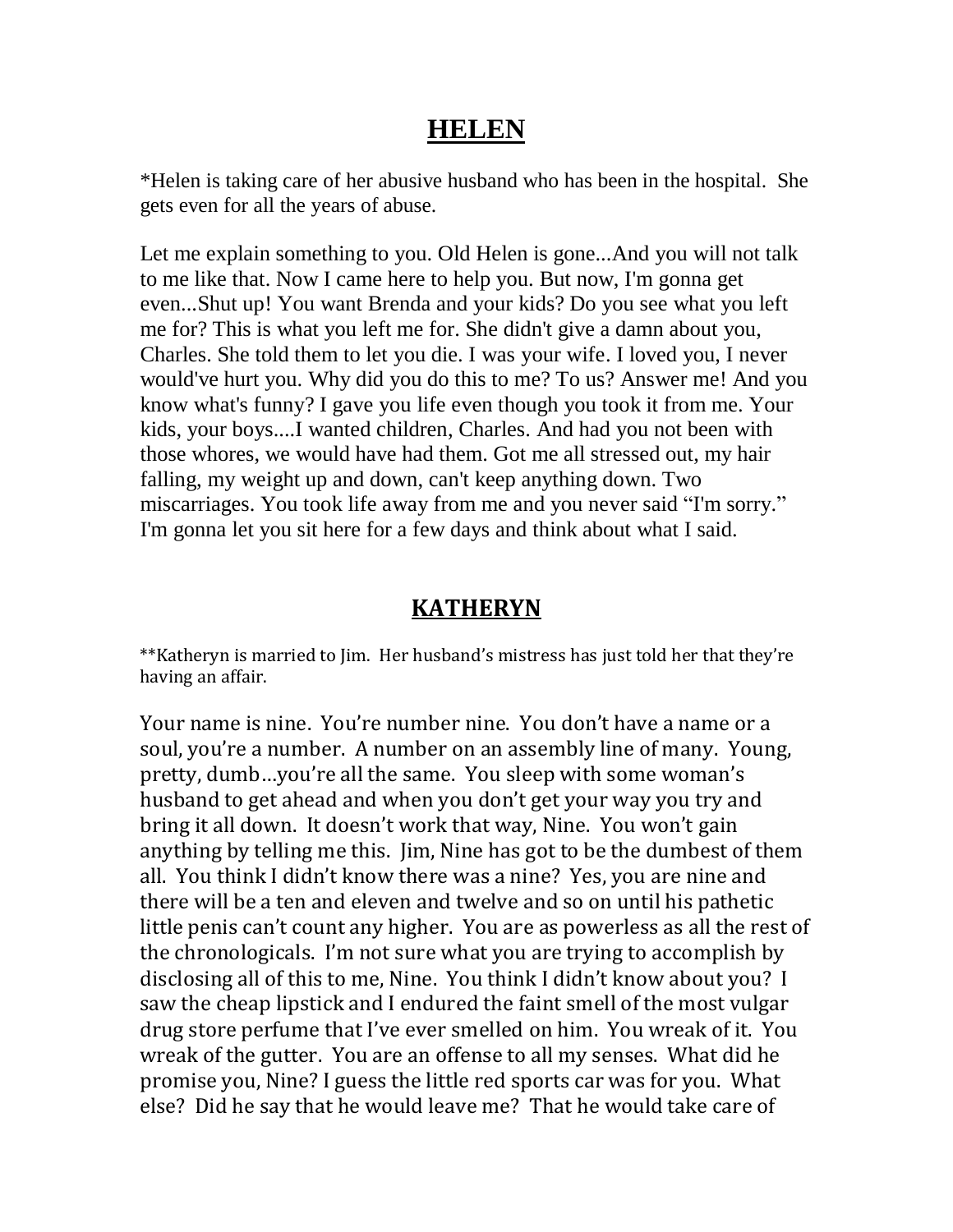you? Nine, I hold the purse strings in one hand and his balls in the other. You are a non-factor. Now leave my home and crawl back to the other side of the tracks before you wake up the true bitch in me.

#### **LINDSEY**

\*Lindsey is a single mother who has received help from Wesley, a wealthy benefactor. They have begun to express interest in each other when Lindsey realizes that they come from two separate worlds.

Stop! We can't do this. Is this what you do for fun? You find companies in trouble and turn them into big business, and then you sell them. Am I a project for you? When I first met you, I envied your position in life. But the truth is, you're not happy. Wesley, you're a good man. You should do what makes you happy. You deserve that, no matter what anybody says. You're not really attracted to me. I'm not really attracted to you. We're both going through some rough transitions right now. Let's not complicate each other's lives because we're both vulnerable. I'm sorry.

### **MICHELLE**

\*Michelle is the wife of a sports announcer. She is very upset when she finds out that his new co-host is a beautiful woman. This is a comedy.

Who is Alex Campbell?? You lied to me. You didn't tell me that your new co-host is a chick. Not telling me makes you look guilty. Uh-huh, lying by omission. (Michelle starts getting more upset.) Oh no, baby. My head is as clear as a bell! You deliberately omitted, left out, forgot to mention that your new partner is a woman….and a pretty woman. You didn't tell me because you knew how I would react, and when you do that it's called lying by omission. Oh, I got something for this. You tried to make me think she was a dude?? Really?? You must think I'm a fool! I got your fool, buddy boy.